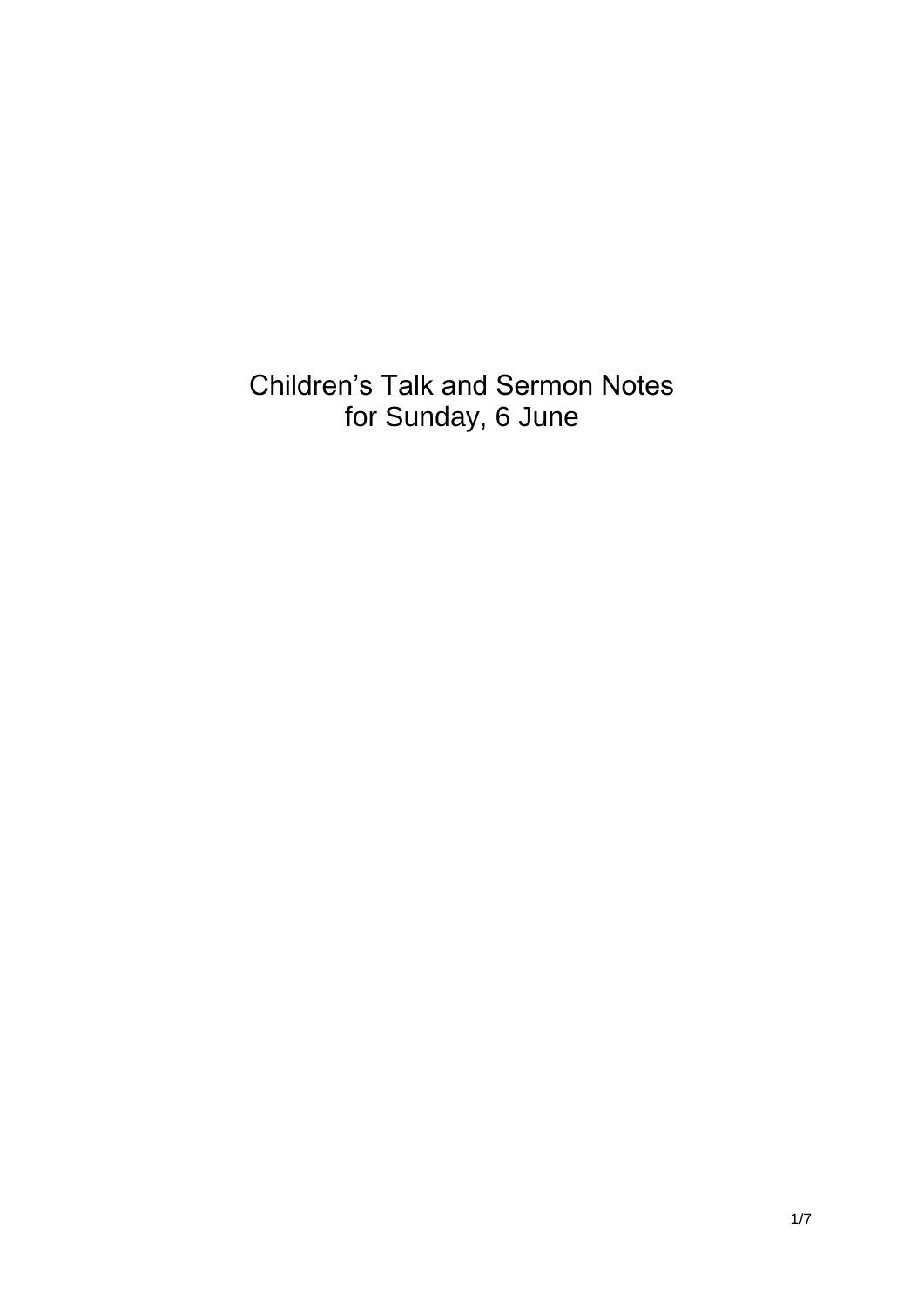## Children's Talk: Those Who are With Us

Are there more good people or bad people in the world? I think there are certainly more good people. But when we hear bad things have happened, or when we feel bad ourselves, it might seem like there are more bad people or more bad things than good ones. When we feel that way there is a story in the Word that can help us remember exactly how much good there is.

This story is about the bad guys, the Syrians, attacking the good guys, the Children of Israel.

Now the king of Syria was making war against Israel; and he consulted with his servants, saying, "My camp will be in such and such a place." **<sup>9</sup>** And the man of God sent to the king of Israel, saying, "Beware that you do not pass this place, for the Syrians are coming down there." **<sup>10</sup>** Then the king of Israel sent someone to the place of which the man of God had told him. Thus he warned him, and he was watchful there, not just once or twice.

Therefore the heart of the king of Syria was greatly troubled by this thing; and he called his servants and said to them, "Will you not show me which of us is for the king of Israel?"

And one of his servants said, "None, my lord, O king; but Elisha, the prophet who is in Israel, tells the king of Israel the words that you speak in your bedroom."

So he said, "Go and see where he is, that I may send and get him." And it was told him, saying, "Surely he is in Dothan."

Therefore he sent horses and chariots and a great army there, and they came by night and surrounded the city. **<sup>15</sup>** And when the servant of the man of God arose early and went out, there was an army, surrounding the city with horses and chariots. And his servant said to him, "Alas, my master! What shall we do?"

So he answered, "Do not fear, for those who are with us are more than those who are with them." **<sup>17</sup>** And Elisha prayed, and said, "Jehovah, I pray, open his eyes that he may see." Then Jehovah opened the eyes of the young man, and he saw. And behold, the mountain was full of horses and chariots of fire all around Elisha. (2 Kings 6:8-16)

When Elisha's servants saw the enemy army he was terribly afraid. It seemed obvious to him that there was nothing they could do. But Elisha asked the Lord to open his eyes so he could see the even bigger army of the Lord that was protecting them.

Notice that Elisha did not (yet at least) change anything. The army was there the whole time. The only thing that changed was that the servant could see the army. That's also true for us. The Lord's army of angels is always there protecting us, we just don't notice it all the time.

So what can we do to get better at noticing the good things from the Lord that outnumber the bad things? We won't usually get to see actual angels, but we can see other things. When you feel alone, who are the people that love you, even if they are far away? If you're having a bad day, what are some of the good things that have happened to you recently? If you feel like you can't do anything right, what is something, no matter how small, that you can do right?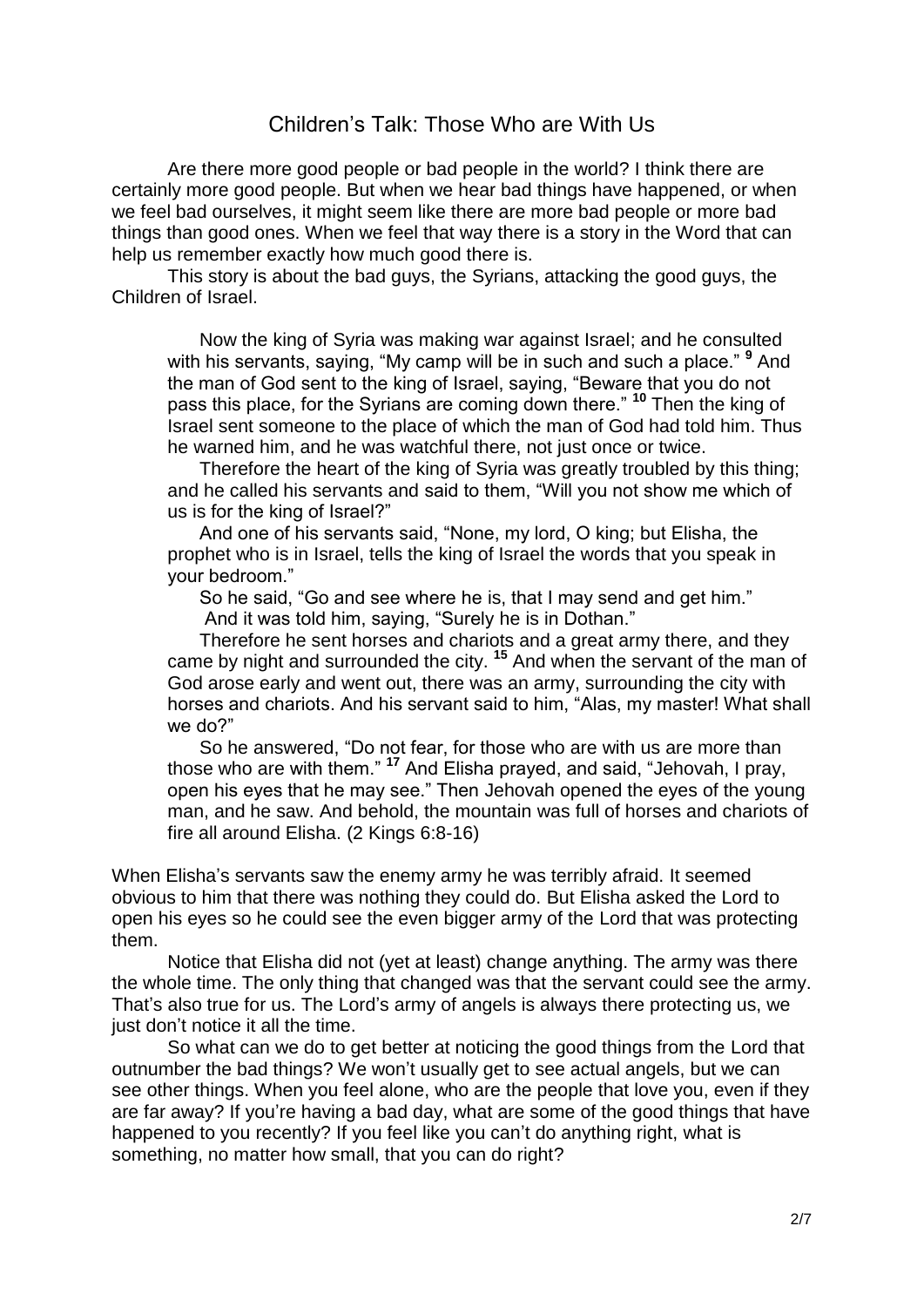The Lord's goodness is everywhere, all the time. We just need to get better at seeing it.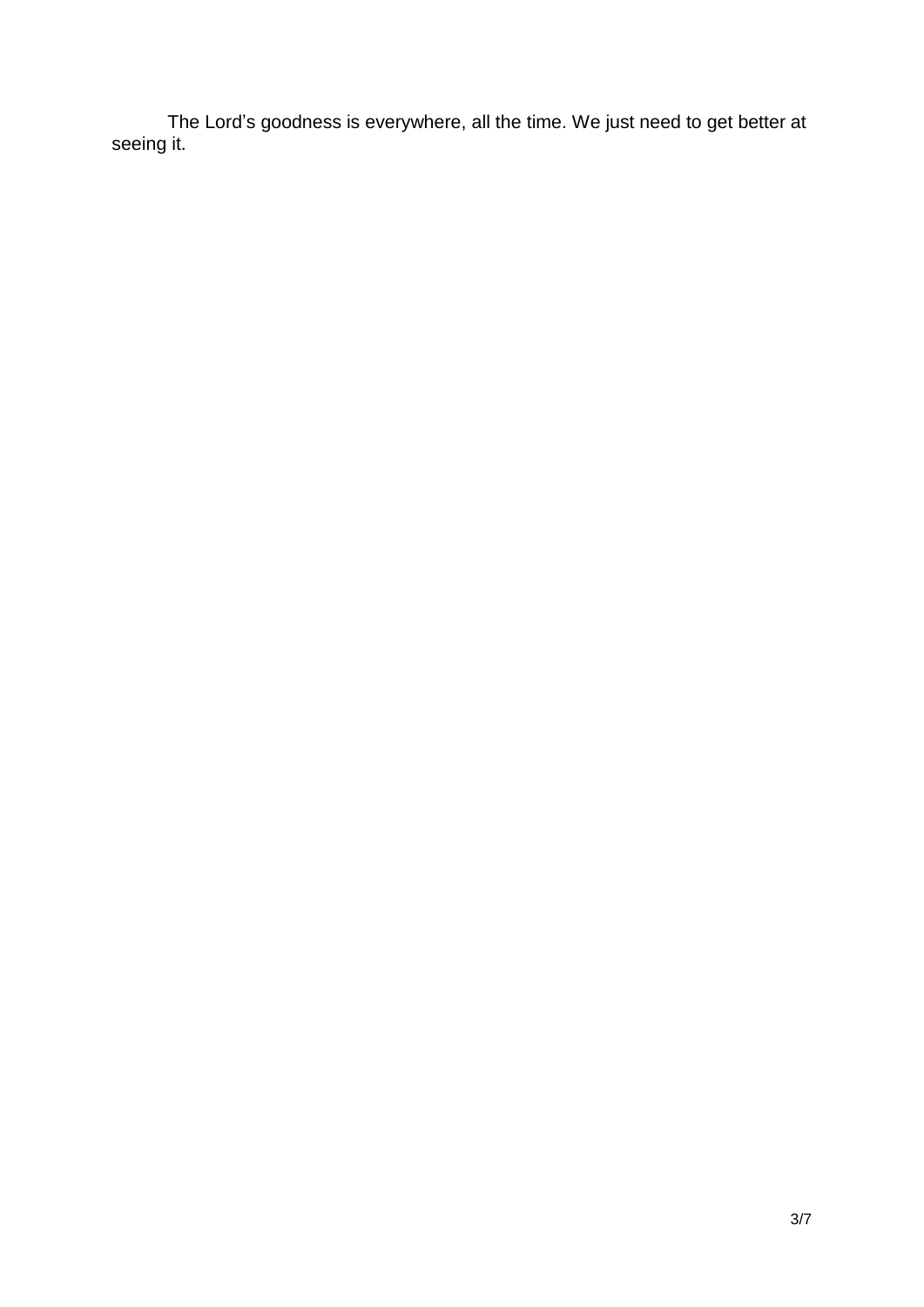## What is the New Church? Part 1

A Sermon by Pastor Joel Christian Glenn 6 June, 2021

Every year in June we celebrate the birthday of the "New Church," or to give it it's full name, the Church of the New Jerusalem. But what exactly are we celebrating? It is all too easy to fall into a mindset of "us" vs. "them" when we celebrate our church. Here we are in Westville, South Africa, one of a handful of New Church congregations in South Africa. Beyond our borders there are a number of other New Church congregations around the globe. And we can be rightly proud of who we are as a church and the values that we promote. But when we celebrate the New Church Day, we have to remember that it is not *our* church that we celebrate, but the Lord's, and that His church can be found in every corner of the globe.

So when we say "the New Church," what are we actually talking about? We might say that the New Church is made up of those groups that read the Word in light of the Writings of Emmanuel Swedenborg. I think this is what most of us mean when we casually use the phrase "New Church." But if that is the full extent of the Lord's Church on Earth than the Lord's Church is woefully lacking. It would make barely a blip among the major religions and philosophies of the world. Either the New Church is spread further and wider than we imagine, or there is an overwhelming amount of work to make it so.

Thankfully I believe that the case is the former: what we see as the New Church, or "our" church, is quite limited compared to the Lord's Church, or what we might call the real church. The case is similar to what we looked at in the Children's Talk, so let's return to that story:

**<sup>15</sup>** And when the servant of the man of God arose early and went out, there was an army, surrounding the city with horses and chariots. And his servant said to him, "Alas, my master! What shall we do?" So he answered, "Do not fear, for those who *are* with us *are* more than those who *are* with them." **<sup>17</sup>** And Elisha prayed, and said, "LORD, I pray, open his eyes that he may see." Then the LORD opened the eyes of the young man, and he saw. And behold, the mountain *was* full of horses and chariots of fire all around Elisha.

The servant believed that they were a lost cause. Elisha knew that there was much more going on than could be seen with physical eyes. He knew that the Lord's army far outnumbered that of the Syrians, in spite of the fact that the Syrians army was visible and the Lord's was not.

This is often the case for us: the armies of darkness loom large in our minds eye, while the Lord's army seems totally absent. At times we see this when we despair over the state of the church: people raised in it move away, the numbers are dwarfed by that of other denominations. But it goes beyond just a question of "the New Church vs. everyone else." I have a pastor friend who laments the small size of his faithful congregation while greedy swindling pastors prosper in certain megachurches. But this mind-set can prevail outside of the context of church altogether. I know some of us are quite good at seeing what is working and focusing on the positive, but all too many of us get swept up in the negative state of our world. The news cycle brings doom and gloom on a daily basis. The economy languishes while corrupt politicians enrich themselves. The powerful become more powerful, the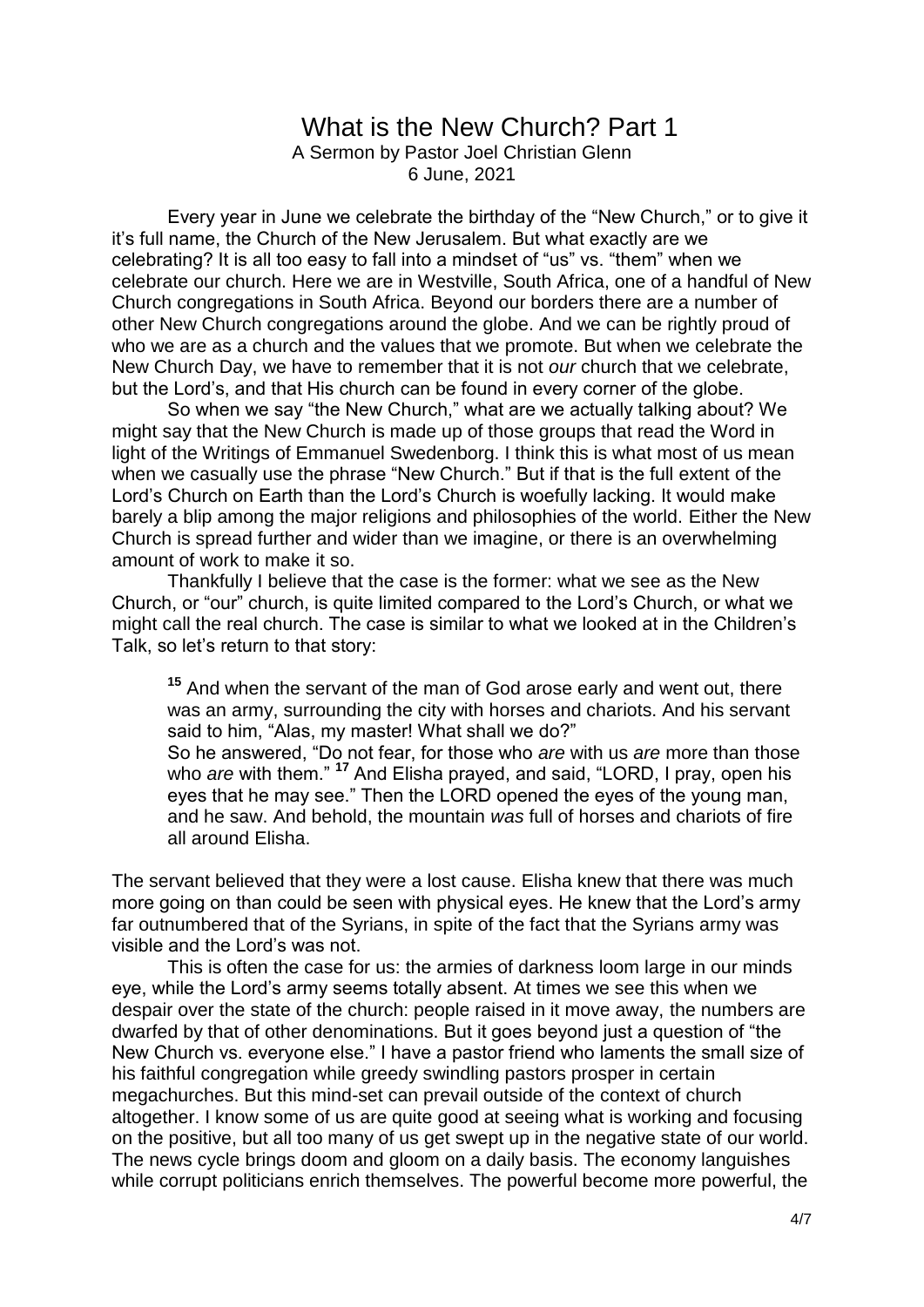weak weaker. Again, I wouldn't say that this applies to all of us; but we do at times despair of seeing the world become a truly and radically better place.

The antidote is to open our eyes, spiritually speaking, as Elisha asked for his servant. "Do not fear," he said, "for those who are with us are more than those who are with them." And indeed, the Lord's army vastly outnumbered that of the Syrians. If we are willing we also will be able to see that those who follow the Lord in our world are more than those who turn away. As I prepared for this sermon I read a colleague's and I think it expresses better than I could how this works, so I'll simply share his words:

Mr. and Mrs. Happily Married are almost never reported. Mom and Dad Family Man and Woman who get up in the morning, feed their children breakfast and see them safely off to school are never reported. Faithful Servant who goes to work, does his or her work faithfully and honestly, is never reported. Mr. and Mrs. Farmer who get up early to get the farm's necessary chores done are never reported. Mr., Mrs. or Miss Factory Worker who does his or her work competently and well is never reported.... And so on.

Good people, the backbone of the culture, are overlooked. They are not news, because their lives are not unusual. If they appear on television it is as contestants on a game show. Or if they are famous it is because they have died and merit an obituary. Otherwise all those good people who keep the nation going, who are faithful to their spouses and children, who don't make waves (as they say), who are not unusual in what they do or how they live  $\cdot$ they do not make the news. They are not reported on. They seemingly don't exist.

But in fact they do exist, and they are more in number than those who deviate from what is expected of them in their lives and actions. (Rev. Bruce Rogers, "Those Who Are With Us")

If we are willing we will be able to see the true scope of the Lord's work in the world, and the innumerable good things that He is doing through ordinary everyday people.

Even though some of us may already veiw the world this way it is useful to be reminded of it when we celebrate the New Church. Because after all, this is what the church is: it is people looking to God, however they may understand him, and living a good life. It's only when we limit our view of the church to "us" that we miss this truth. Jesus encountered that us-vs-them mind-set as well, and taught that it could not last. At the time that He walked the Earth there were two groups caught in conflict with each other: the Jews and the Samaritans. Jesus was himself Jewish, but in a conversation with a Samaritan woman He moved beyond those kind of group limitations:

**<sup>9</sup>**Then the woman of Samaria said to Him, "How is it that You, being a Jew, ask a drink from me, a Samaritan woman?" For Jews have no dealings with Samaritans....

**<sup>19</sup>**The woman said to Him, "Sir, I perceive that You are a prophet. Our fathers worshiped on this mountain, and you Jews say that in Jerusalem is the place where one ought to worship."

Jesus said to her, "Woman, believe Me, the hour is coming when you will neither on this mountain, nor in Jerusalem, worship the Father. You worship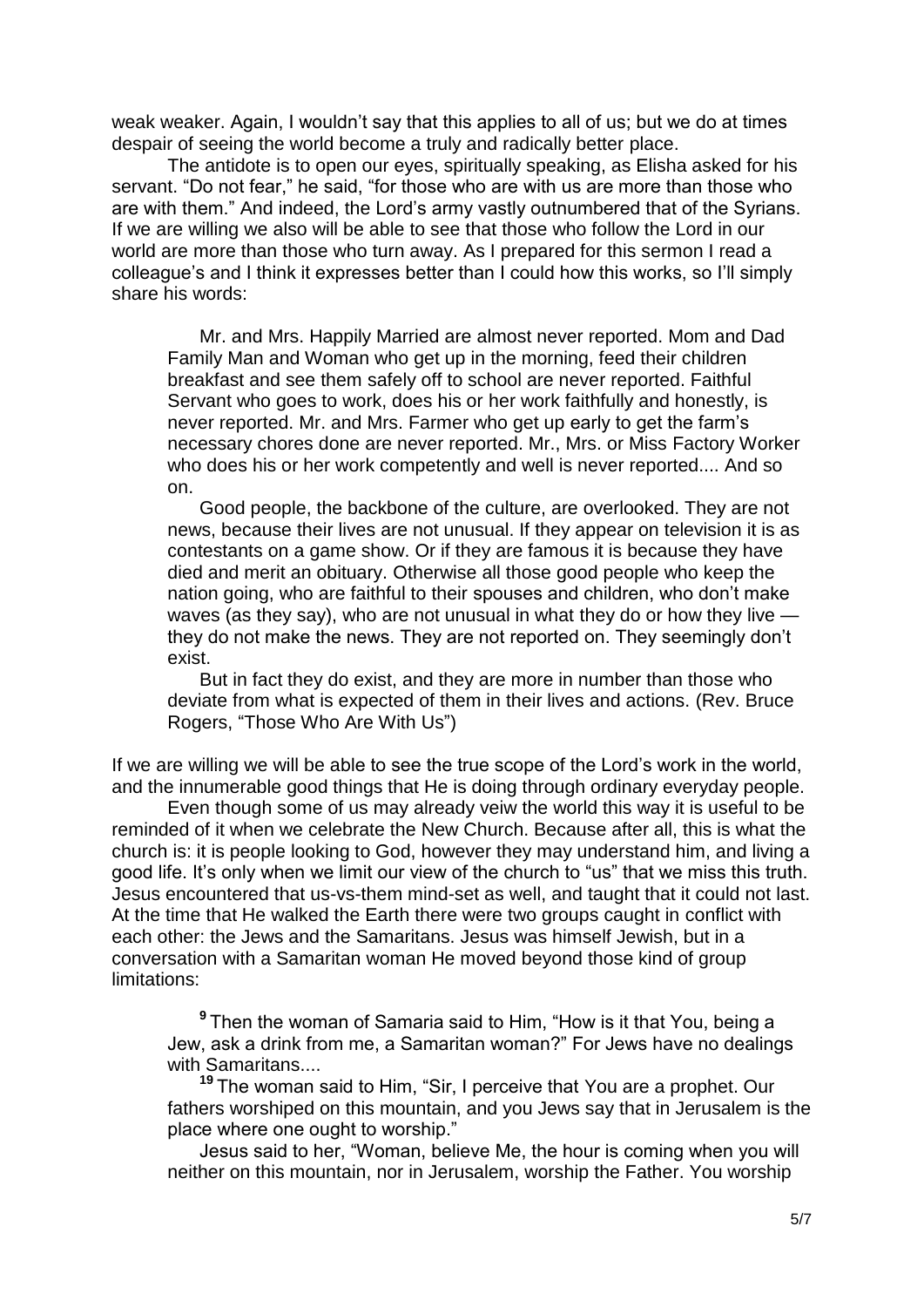what you do not know; we know what we worship, for salvation is of the Jews. But the hour is coming, and now is, when the true worshipers will worship the Father in spirit and truth; for the Father is seeking such to worship Him. God is Spirit, and those who worship Him must worship in spirit and truth." (John 4:9, 19-24)

Jesus did not say to the woman, the time will come when we all worship in Jerusalem, the holy place of the Jews; nor did He say the time would come when everyone would worship all in one place at all: in time all true worshipper would worship in spirit and in truth, regardless of where in the world they were located. All peoples who worship in spirit and truth are part of the Lord's church.

What then does it mean to worship in spirit and truth? We could, especially when we see that word "truth" fall back to a limited or restricted few. Only people who worship the exact right way are part of the Lord's truth. But that is not what it means. If we want to see the Lord's church, the spirit we should look for is the spirit of life, the spirit of goodness and charity, the spirit of love for others. And the truth is the simple truth of what it takes to carry this loving spirit out. Truths like not to murder, steal, bear false witness, commit adultery, or covet. Truths like do unto others as you would have them do unto you and forgive your brother when he sins against you. All people who have this love and the truths and live according to them are worshipping the Father in spirit and truth, and are part of His worldwide church.

This is a humbling thought. Far from our little church being a plucky bastion against the forces of darkness, we are in fact one small part of a greater whole, a whole that encompasses millions upon millions and even billions of people. This is not to say that everyone is a part: there are genuinely cruel and selfish people who separate themselves from this worldwide spiritual communion. Then again, each and every one of us does that to some extent too. The dividing line between the Church and outside the church does not lie between one group of people and another, but within the heart of each individual. To the extent I love the Lord and do good to others, I too am part of the Lord's church. To the extent I reject love to the Lord and do evil to others, I have left the Lord's church.

In a few weeks' time, on June  $19<sup>th</sup>$ , only a fraction of the world's population will celebrate New Church day. Yet that by no means indicates we are alone in what we celebrate. The Lord weaves us all together through goodness and love into a single community:

[The order that exists in heaven] exists on earth too, but the communities constituting it are scattered all over the earth and are made up of those who are governed by love to Him and charity towards the neighbour. But those scattered communities have been drawn together by the Lord in order that they too, like communities in heaven, may represent one human being. These communities exist not only within the Church but also outside it; and when taken all together they are called the Lord's Church, drawn together from the good scattered throughout all the earth. (*Secrets of Heaven* §7396)

We cannot always feel this unity, but we can see it. And when we see it we can celebrate it. The church is alive and well throughout the world.

But this is also a reminder that the church is the Lord's, not ours. We have a tendency to spot some idea that resonates with our doctrine or some behaviour that aligns with our ideals and to claim it for the New Church, as if we can claim credit